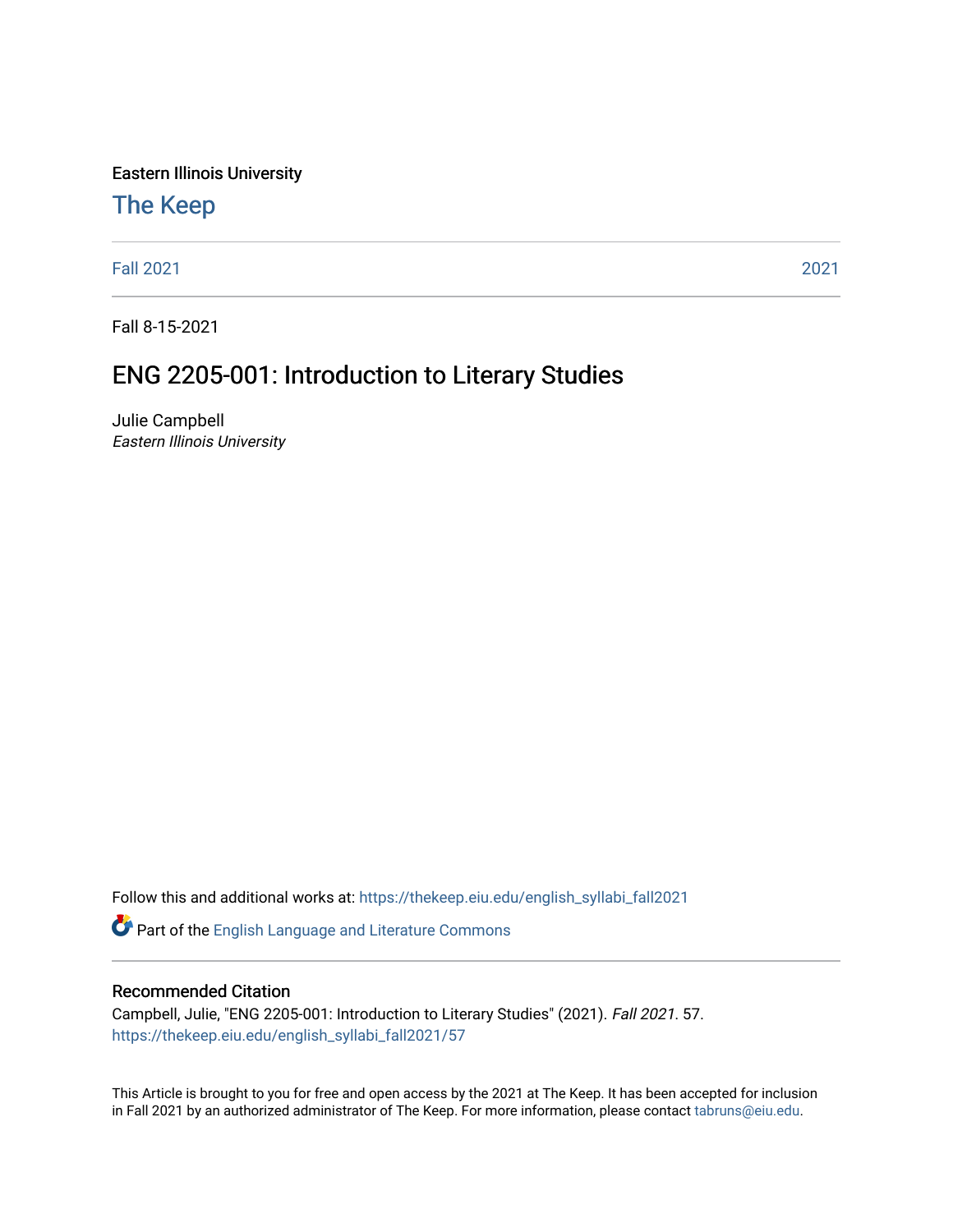

**English 2205-001—Introduction to Literary Studies Fall 2021**

Dr. Julie Campbell TTH 12:30-1:45am CH 3572 CH 3170 Office hours TTH 11:00am-12:30pm, 2pm-3:30pm,  $\frac{1}{30}$  [jdcampbell@eiu.edu](mailto:jdcampbell@eiu.edu) W 11:00am-12:00pm, and by appointment.

#### **Texts**

Lawall et al., *Norton Anthology of Western Literature*, vol. 1, 8<sup>th</sup> ed. Sloan, *Mr. Penumbra's 24-Hour Book Store*  Stoppard, *Rosencrantz & Guildenstern Are Dead*  Richter, *Falling into Theory*

#### **Online**

Simon Worrall, "Author Says a Whole Culture…Wrote *Iliad*, *Odyssey*" [https://www.nationalgeographic.com/adventure/article/150104-homer-iliad-odyssey-greece](https://www.nationalgeographic.com/adventure/article/150104-homer-iliad-odyssey-greece-book-talk-travel-world)[book-talk-travel-world](https://www.nationalgeographic.com/adventure/article/150104-homer-iliad-odyssey-greece-book-talk-travel-world)

Purdue Owl, "Writing about Poetry,"

[https://owl.purdue.edu/owl/subject\\_specific\\_writing/writing\\_in\\_literature/writing\\_about\\_poetry.](https://owl.purdue.edu/owl/subject_specific_writing/writing_in_literature/writing_about_poetry.html) [html](https://owl.purdue.edu/owl/subject_specific_writing/writing_in_literature/writing_about_poetry.html)

Stephanie Zacharek, (on *The Green Knight*), "A Movie Both of Its Time and Splendidly Outside It." *Time*, Aug. 2, 2021: 96. (D2L)

#### **Suggested Resources**

Harmon and Holman, *A Handbook to Literature* Strunk and White, *The Elements of Style*, 2007—available online via Google Books

#### **Course Focus**

There are as many ways to view a text as there are readers, and all readers bring to a text their own perceptions, prejudices, and experiences. When reading and writing about literature are approached from a variety of perspectives, exciting things happen. Texts come alive artistically, historically, and politically in fascinating ways, giving profound insights into people and cultures. We realize that readers co-create meaning with writers. A text is a two-way street. English majors are encouraged to learn to view literature from a variety of critical stances that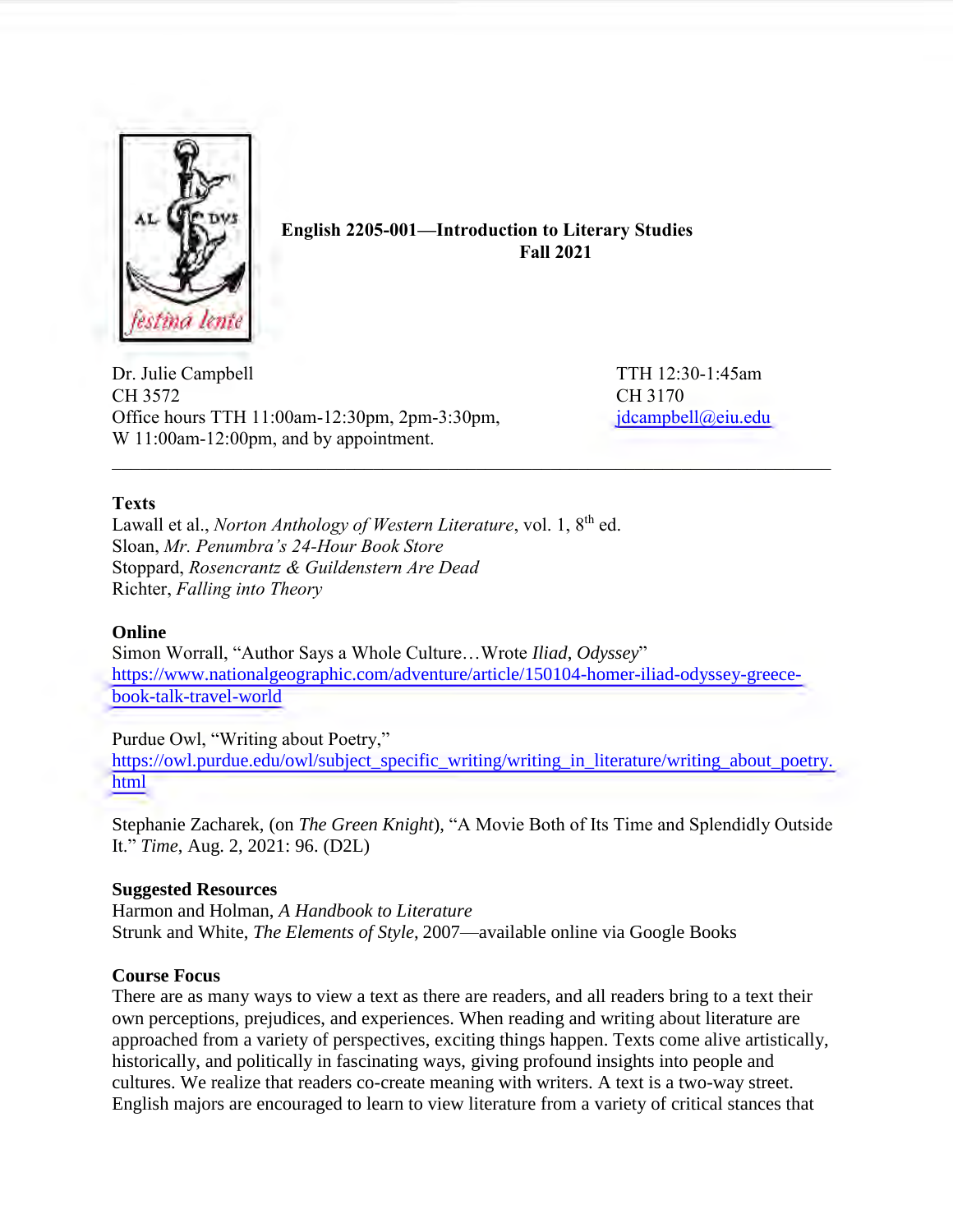have evolved into the field called literary theory. In this course, we will read a selection of prose, poetry, and drama from several theoretical standpoints and discuss literary history, as well as the historical development of literary criticism. In the process, we will traverse a reading list that is meant to pique your curiosity about genres and their development.

#### **Learning Objectives**

--Students will engage in diverse critical perspectives as we discuss the texts.

--Students will perform research tasks based on primary and secondary source readings, and they will make use of traditional library resources as well as library databases and online resources of scholarly repute.

- --Students will synthesize, critique, and interpret their findings in their writing assignments.
- --Students will craft cogent, defensible, and well-researched theses for their projects.

--Students will discuss their findings in informal, small group settings and with the whole class.

## **Policies and General Information**

--Academic integrity: Students are expected to maintain principles of academic integrity and conduct as defined in EIU's Code of Conduct

(http://www.eiu.edu/judicial/studentconductcode.php). Violations will be reported to the Office of Student Standards. The English Department statement on plagiarism stipulates that any teacher who discovers an act of plagiarism—"The appropriation or imitation of the language, ideas, and/or thoughts of another author and representation of them as one's original work" (*Random House Dictionary of the English Language*)—has the right and the responsibility to impose upon the guilty student an appropriate penalty, up to and including immediate assignment of a grade of F for the assigned essay and for the course, and to report the incident to the Judicial Affairs Office. See <http://www.eiu.edu/judicial/studentconductcode.php> for further information.

--Papers and exams: **Papers are due in Dropbox on the dates noted. See Dropbox in D2L.** Late papers will be reduced a letter grade for each class day that they are late without a university approved excuse (properly verified absences due to illness, emergency, or participation in an official University activity). If you miss an exam, and you have a universityapproved excuse, you may make up that exam. You will have no more than one week to do so, and the make-up exam may be different from the one given during class.

--If you have a documented disability and wish to receive academic accommodations, please contact the Coordinator of the Office of Disability Services (581-6583) or stop by McAfee 1210 as soon as possible to make an appointment.

--If you require general help with your studies, please make an appointment with The Student Success Center. Students who are having difficulty achieving their academic goals are encouraged to contact the Student Success Center (http://www.eiu.edu/~success) for assistance with time management, text taking, note taking, avoiding procrastination, setting goals, and other skills to support academic achievement. The Student Success Center provides individualized consultations. To make an appointment, call 217-581-6696, or go McAfee 1301.

--Be prepared for class. You'll get more out of class discussions if you are participating in them, and I'll notice if you do not seem prepared to participate.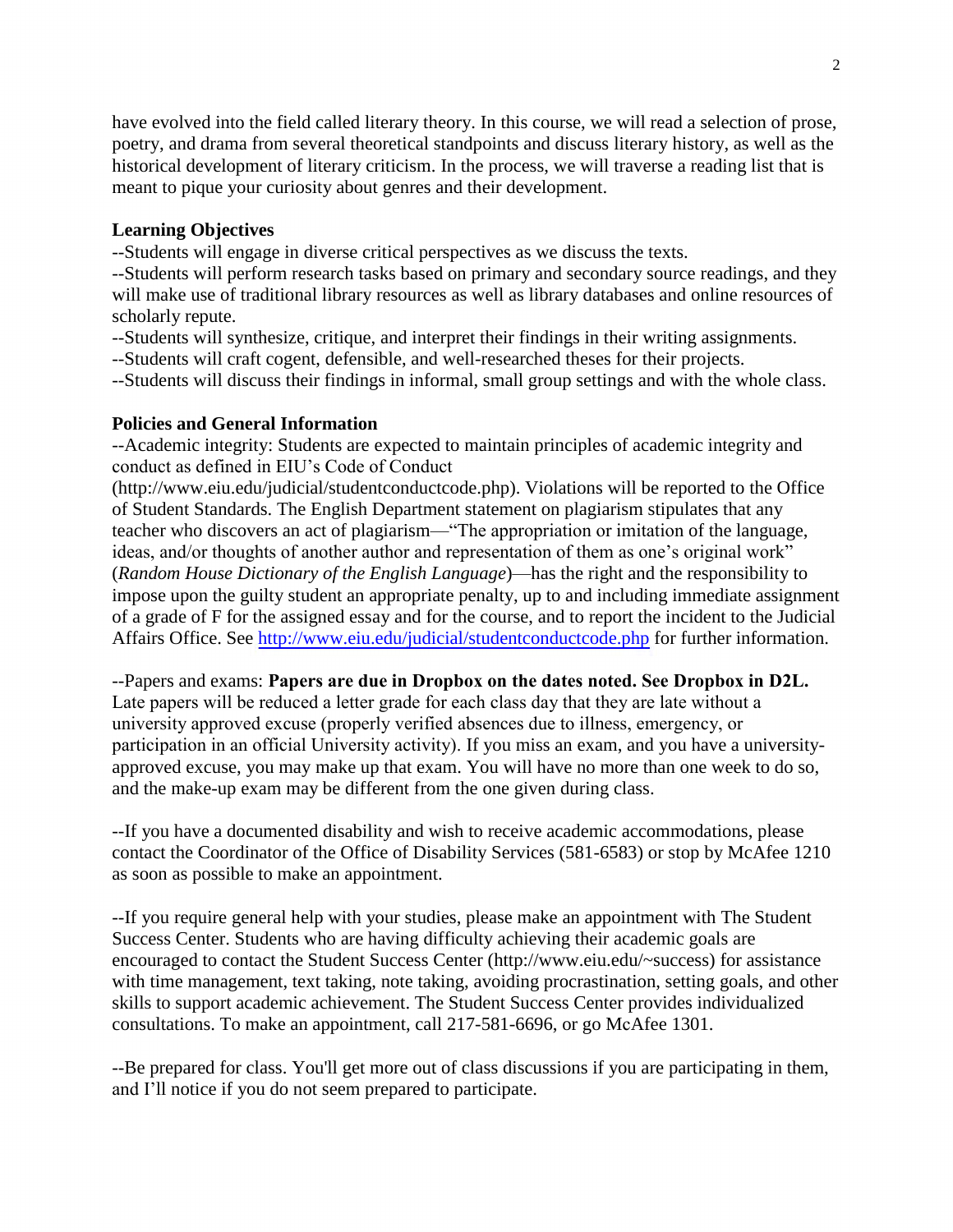--If you begin missing multiple classes or assignments without communicating with me, I will make use of the EIU Early Alert System to help you get back on track. Your RA (if you live on campus) or someone from the Academic Success Center will try to contact you to offer help. Use of this system does not mean that you are in trouble; it is a means to help you avoid trouble.

--Conferences: You may make an appointment to meet with me to discuss papers during my office hours or at other times as may be arranged.

--The Writing Center: Consider making use of EIU's Writing Center, located at 3110 Coleman Hall, this semester. The consultants there can help you with brainstorming, organizing, developing support for, and documenting your papers. One caveat: the Writing Center is not a proofreading or editing service. It is a place where you can learn how to become a more thoughtful, independent, and rhetorically effective writer. To schedule an appointment, drop by (3110 Coleman Hall) or call 581-5929.

**Grading**: Some assignments may be graded with a **check mark system**, which will be weighted as follows:  $\sqrt{+} = A$ ,  $\sqrt{ } = B$ ,  $\sqrt{ } = C$ . Anything lower will be an F. Letter grades will be assessed numerically as follows:  $A+ = 98$ ,  $A = 95$ ,  $A- = 92$ ,  $B+ = 88$ ,  $B =$ 85, B- = 82, C+ = 78, C = 75, C- = 72, and so on.

#### **Requirements**

Three exams (20% each of final grade; thus, 60% total) Three research projects (10% each of final grade; thus 30% total) Final presentation (10% of final grade)

**Exams**: The exams will cover the units of study; however, there will be interplay between these units in our discussions and in the test questions, and the final exam will have some comprehensive elements.

**Research Projects**: The projects (5-7 pages long each) will be researched essays or creative works on topics generated from the texts that we read during the course of the semester. If the prompt includes a creative writing option, you will be required to have a research component in the introduction to that work. You will use MLA Parenthetical Style for documentation. There will be three project assignments, one per unit.

**Final Presentation:** The presentations will be crafted from the research for one of your projects. It will be 5-7 minutes long. Its purpose is to introduce to our class specialized information that you have focused on during your own independent study.

#### **Tentative Schedule**

**T. Aug. 24**—Discuss syllabus and plan for the course. Consider the following: What is literature? Why study it? When did the study of vernacular literature become a component of a university education? How important is periodization? What are the purposes it serves?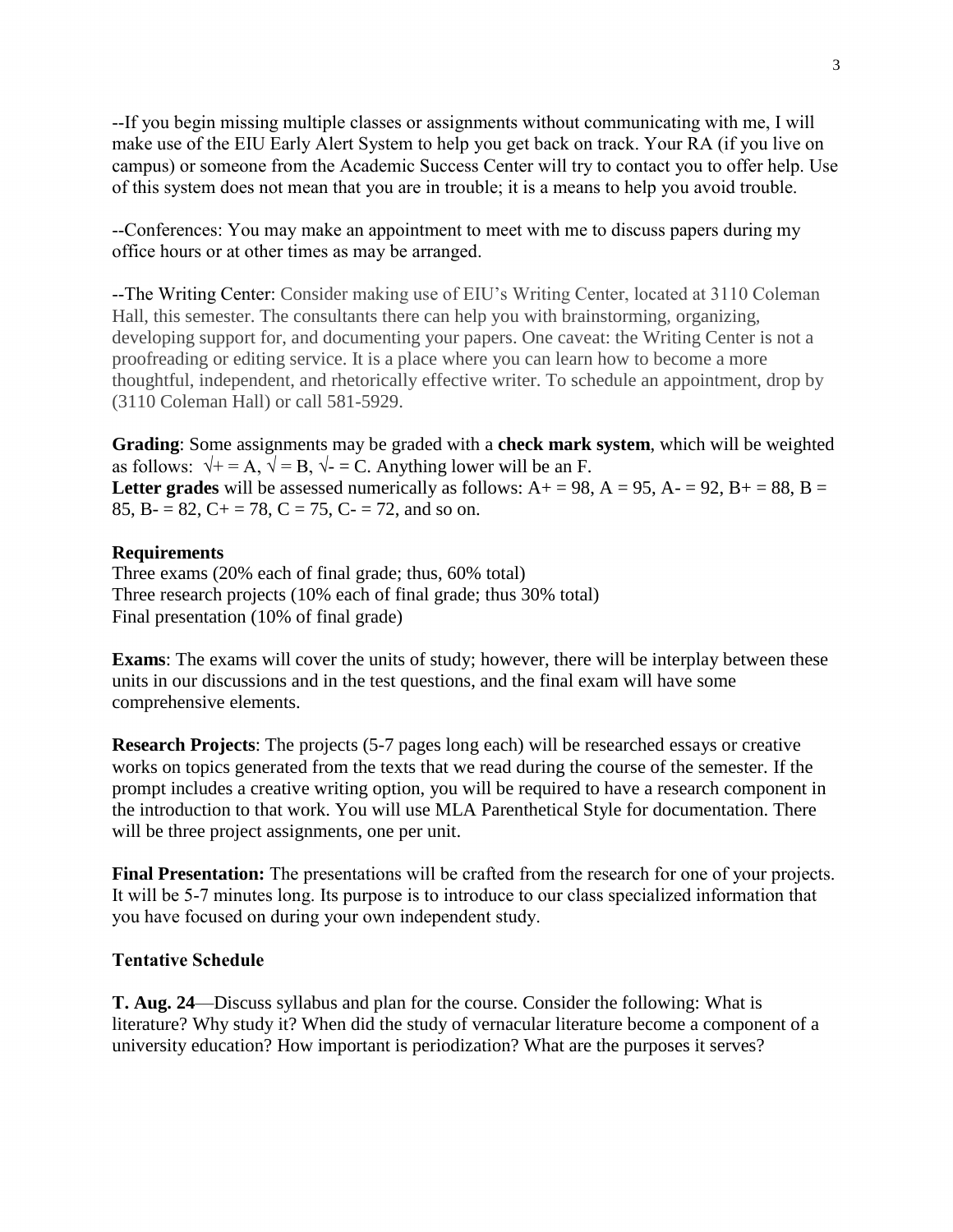**Homework**: In *Norton*, begin reading *The Odyssey*, Books I, II, IV, V, VI, IX, XI, XVI, XVII, XIX, XXI, XXII, XXIII, XXIV. (Note: Always read your text's introduction to each author or section.) Read also the **handout on general areas of literary criticism**.

#### **Unit One: Fiction and the Evolution of Epic**

**Th. Aug. 26**—Begin discussion of the overview of the history of literary criticism, periodization, and excerpts from *The Odyssey*. **Homework**: Finish reading excerpts from *The Odyssey*. Read Worrall's interview with Adam Nicholson.

**T. Aug. 31**—Finish discussion of excerpts from *The Odyssey.* **Homework**: Begin *Sir Gawain and the Green Knight* (*Norton*).

**Th. Sept. 2**—Begin discussion of *Sir Gawain and the Green Knight.* **Homework**: Finish reading *Sir Gawain and the Green Knight*. Read the Zacharek review.

**T. Sept. 7**—Finish discussion of *Sir Gawain and the Green Knight*. Consider the Zacharek review of the new film, *The Green Knight*. **Homework**: Begin reading excerpts of *Orlando Furioso* (*Norton*).

**Th. Sept. 9**—Begin discussion of *Orlando Furioso.* **Homework**: Finish reading excerpts of *Orlando Furioso.*

**T. Sept. 14**—Finish discussion of *Orlando Furioso*. **Homework**: Begin reading *Mr. Penumbra's 24-Hour Book Store.*

**Th. Sept. 16**—Begin discussion of *Mr. Penumbra's 24-Hour Book Store.*  **Homework**: Finish reading *Mr. Penumbra's 24-Hour Book Store.*

**T. Sept. 21**—Finish discussion of *Mr. Penumbra's 24-Hour Book Store.* Discuss **Research Project Prompt 1.** 

**Homework**: a) research the prompt elements that you plan to discuss in your paper; b) work on your paper. **Be ready to discuss your progress next class.**

**Th. Sept. 23**—Review for Exam 1. Discuss progress on Research Project 1 and basic components of writing about literature. **Homework**: Work on paper.

#### **T. Sept. 28**—**Exam 1.**

**Homework**: Finish Research Project 1. Begin reading poetry in *Norton*: **Early lyrics**--Sappho, "He Seems to Me Equal to Gods," 498, "Eros Shook My Mind," 499; Catullus, "Lesbia, let us live…," 922, "Lesbia hurls abuse at me…," 923; Halevi, "Summer," 1392; Al-Qabturnuh, "In Battle," 1393; Cavalcanti, "An Encounter," 1413; Dante, "Love and Poetry," 1414; Petrarch, "She used to let her golden hair," Christine de Pizan, "Alone in Martyrdom," 1418; Shakespeare,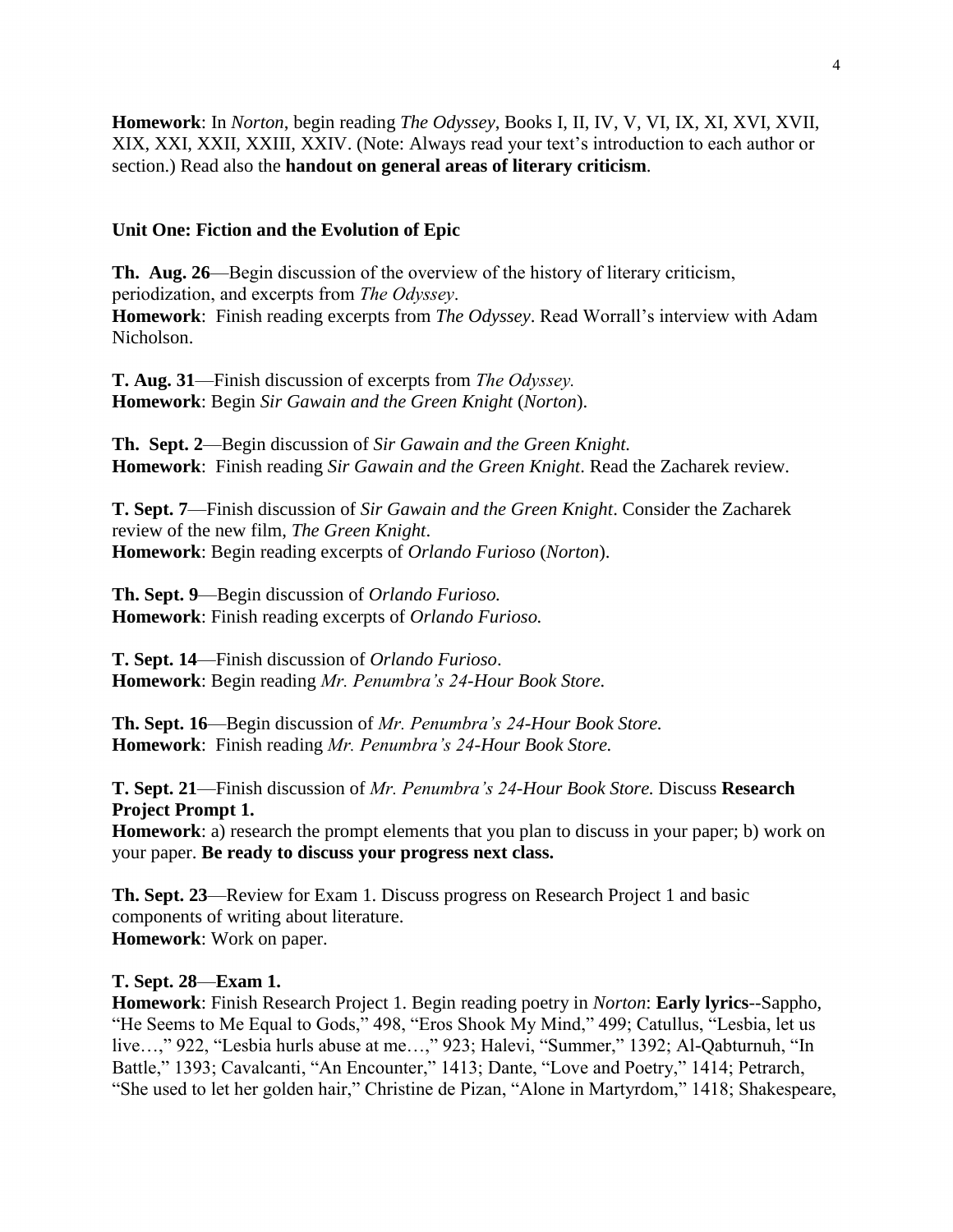"My mistress' eyes," 1918; Franco, "Capitolo 13," 1914; 1905; Donne, "Holy Sonnet 14," 2543. **More Renaissance Lyrics**, handout. **18th/19th-Century and Modern/Contemporary lyrics,** handout. **Note**: you will read and re-read these poems as we go through the class days below, more or less according to the literary period in question.

## **Unit Two—Lyric Poetry: A Brief Survey**

**Th. Sept. 30**—**Research Project 1 is due**. Selection of poetry, group analyses. Discuss poetry analysis handout.

**Homework**: Continue reading poetry selections.

**T. Oct. 5**—Selection of poetry, group analyses. **Homework**: Continue reading poetry selections.

**Th. Oct. 7**—Selection of poetry, group analyses. **Homework**: Continue reading poetry selections. Read Purdue Owl on "Writing about Poetry."

**T. Oct. 12**—Selection of poetry, group analyses. Discuss **Research Project Prompt 2. Homework**: a) research the prompt elements that you plan to discuss in your paper; b) work on draft of your paper. **Be ready to discuss your progress next class.**

**Th. Oct. 14**—Review for Exam 2. Discuss progress on Research Project 2 and basic components of writing about poetry in particular. **Homework**: Work on Research Project 2.

**T. Oct. 19**—**Exam 2**. **Homework**: Work on Research Project 2. Read *Antigone* (*Norton*).

**Unit Three—Drama: Evolutions in Tragedy** 

**Th. Oct. 21**—Introduction to early drama and tragedy. Begin discussion of *Antigone*. **Homework**: Finish Research Essay 2.

**T. Oct. 26—Research Project 2 is due.** Finish discussion of *Antigone*. **Homework**: Read *Medea* (*Norton*).

**Th. Oct. 28**—Reading Day. Read *Medea*. Optional clips to watch: Youtube: "Bernadine's Rage" from *Waiting to Exhale,* <https://www.youtube.com/watch?v=ZGwV4mrOCJo> (warning: language), and *Miscellaneous Myths: Medea*, [https://www.youtube.com/watch?v=b7WH30\\_8vos.](https://www.youtube.com/watch?v=b7WH30_8vos.)

**T. Nov. 2**—Begin discussion of *Medea.* Discuss **Research Project Prompt 3.**